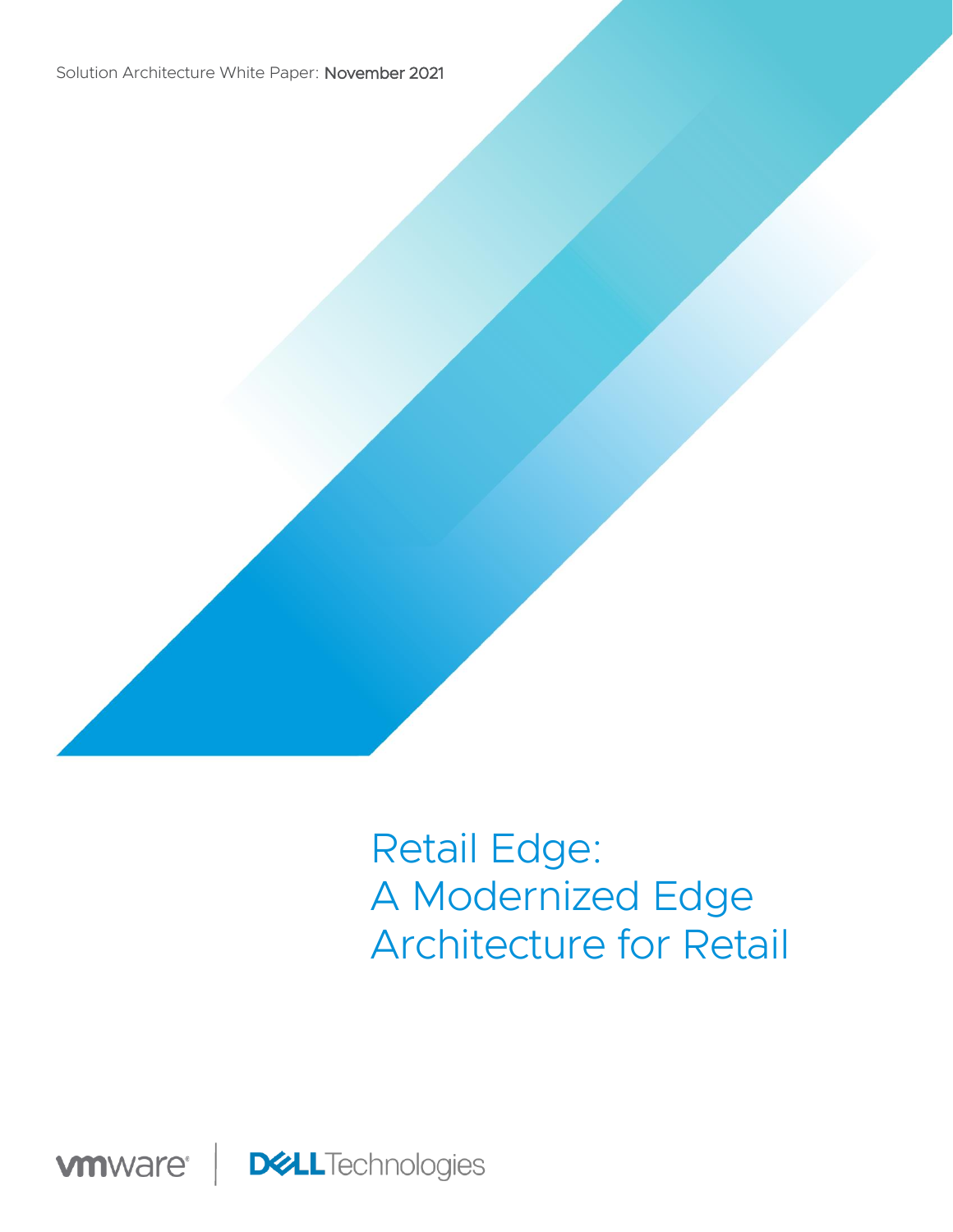Retail Edge: A Modernized Edge Architecture for Retail

# Table of contents

| Overview                                  | 3   |
|-------------------------------------------|-----|
| Audience                                  | 3   |
|                                           |     |
|                                           |     |
|                                           |     |
|                                           |     |
|                                           |     |
|                                           |     |
|                                           |     |
|                                           |     |
|                                           |     |
| vCenter Server Design                     | 9   |
| ESXi host design                          | 10  |
| vSAN witness design                       | 10  |
| Local vSAN witness design                 | 10  |
| Platform scaling                          | 11  |
| vSphere Lifecycle Manager                 | 12  |
| OpenManage integration for VMware vCenter | 13  |
|                                           |     |
|                                           |     |
|                                           |     |
| Hardware                                  | 16  |
|                                           | .17 |
|                                           |     |
|                                           |     |
|                                           |     |
|                                           |     |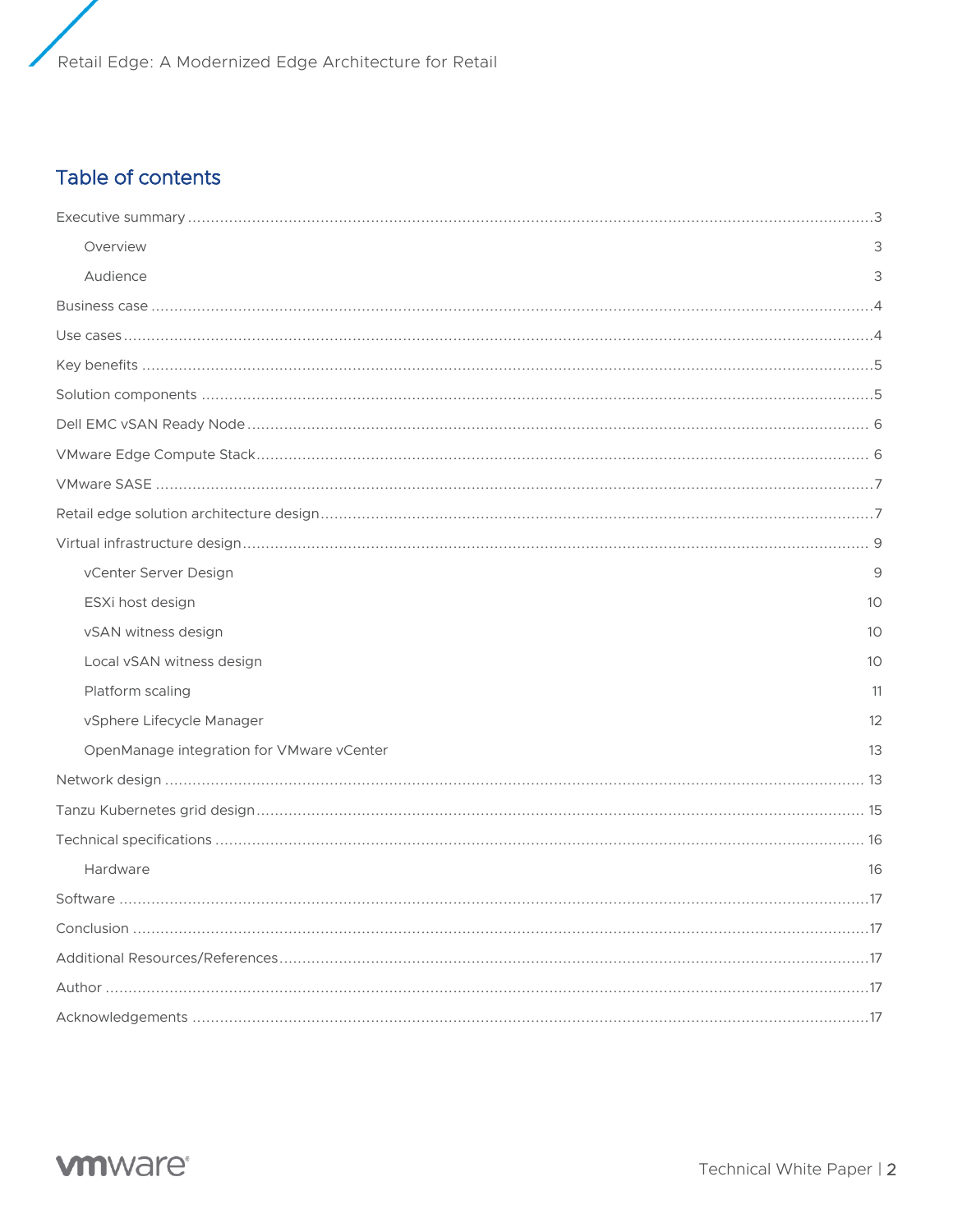# Executive summary

#### **Overview**

Edge computing in the retail industry plays a key role in transforming our world. Today, organizations in the retail industry want to deliver new services and digital experiences for their employees and customers close to the locations where data are produced and consumed. These organizations are looking to combine data originating at the store with machine learning, analytics, and artificial intelligence to help improve operations, become more agile, and capture next-generation business opportunities. To ensure success, organizations require retail edge infrastructure solutions that enable fast deployment of new IT services, simplified IT management, and security of edge infrastructure at scale.

Customers need a retail edge infrastructure solution that is simple, flexible, and easy to deploy. Efficient and resilient network connectivity is critical to ensure faster deployment of new IT services across data centers, branch offices, and store locations.

To meet this need, Dell EMC and VMware developed a combined retail edge solution architecture, built with VMware Edge Compute Stack and Dell EMC hyperconverged platforms that span from the fully curated experience of Dell EMC VxRail to the customer-managed VMware vSAN Ready Node built on Dell PowerEdge™ Servers. Dell EMC portfolio includes several options that are short-depth, ruggedized or tower based, delivering the same benefits as the solution architecture portrayed in this paper. These solutions deliver a cost-efficient, simple, and flexible architecture that ensures faster deployment of new IT services for the customers in the retail industry.

The objective of the white paper is to define this retail edge solution architecture and help understand design principles of the combined solution from Dell EMC and VMware.

#### Audience

This solution architecture whitepaper is intended for architects, engineers, consultants, and IT administrators responsible for designing, implementing, and operating edge infrastructure.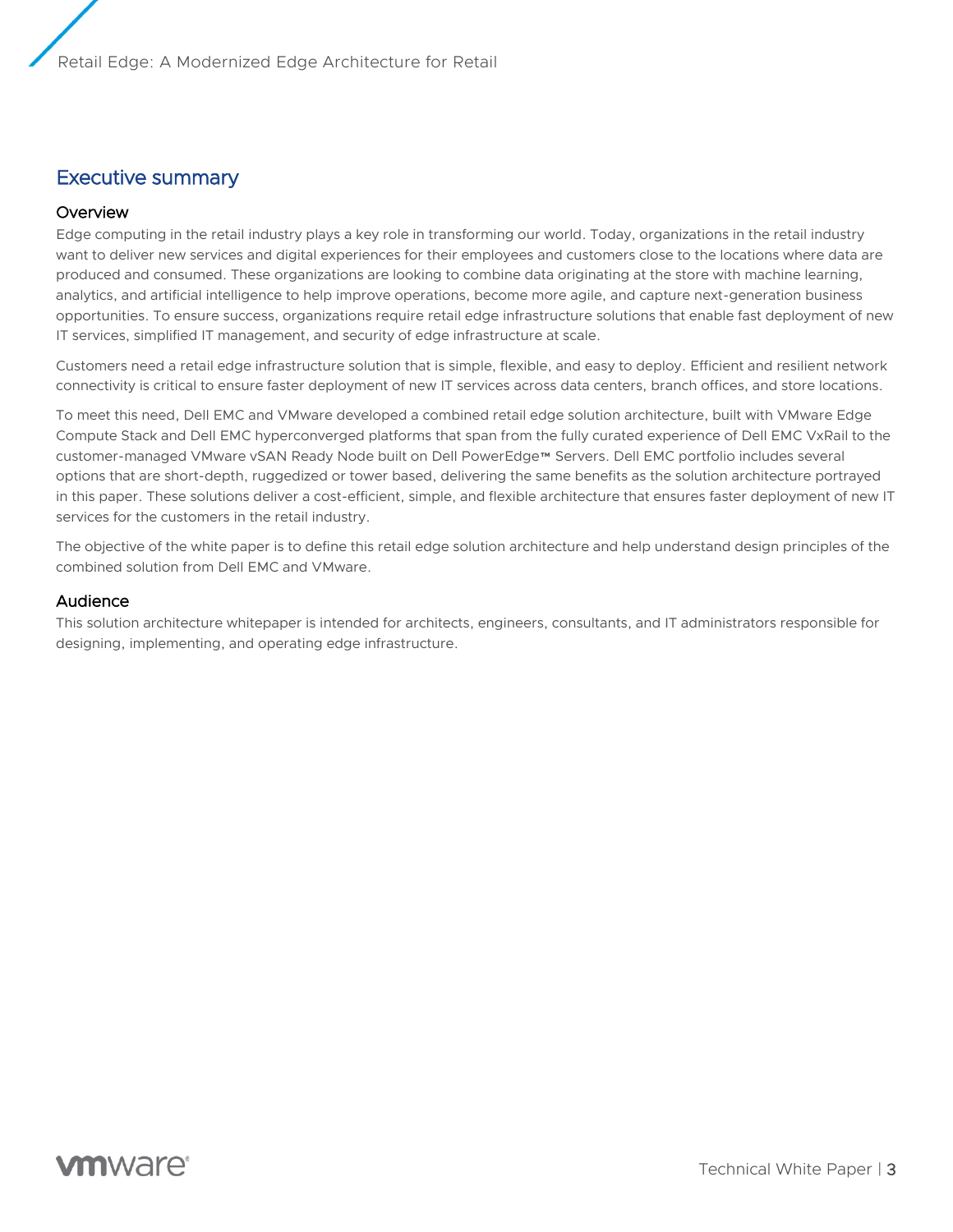### Business case

As business applications and workloads evolve and expand from data center and the cloud to the locations where data are produced and consumed, new edge compute, network technologies and architectures will be needed to help companies deliver edge infrastructure everywhere. Customers in the retail industry are looking to combine data originating at the store with data analytics and artificial intelligence (AI)/machine learning (ML) technologies to help improve operations and deliver new services and digital experiences. To achieve this goal, retail customers need to modernize their stores with infrastructure designed for the edge. They need faster compute to enable data-driven personalization experiences and store security, and low-latency connections for faster data analytics.

The edge is a distributed digital infrastructure for running workloads across multiple locations, placed close to endpoints producing and consuming data. Edge computing helps businesses process, collect and transfer data at the edge in near-real time with ultra-low latency. As a result, not only must these distributed platforms be correctly implemented, managed, and maintained, but also be secured to protect the edge infrastructure, customer data integrity, and business operations. As an example, when massive files need to be quickly transferred to distributed end users, many times there are WAN-related concerns including bandwidth congestion, connectivity loss, or delay in transfer of these files. Retailers need a WAN solution that alleviates these concerns.

As customers look at modernizing their edge and remote office/branch office (ROBO) infrastructure, they would prefer to deploy a pre-integrated and fully validated solution that is easy to manage and scale and which also ensures application performance through reliable and secure connectivity at the edge. It should come as no surprise that organizations value efficiency, ease of use and a simplified environment. VMware and Dell Technologies are uniquely positioned to deliver a multicloud edge platform. Together, we are jointly developing edge solution architectures today to help customers to:

- Build, run and manage edge-native applications at the near and far edge
- Leverage their infrastructure and operations across multiple clouds
- Enable secure remote access with assured application performance and secure the applications from various security threats in a distributed environment

We developed a combined retail edge solution architecture including a Dell PowerEdge-based hyperconverged platform, Dell EMC vSAN Ready Node built on the industry leading PowerEdge servers, VMware vSphere®, VMware vSAN™, VMware Tanzu™, and VMware SD-WAN™. This solution delivers a cost-efficient, simple, flexible, and easy-to-use architecture that ensures deployment of new IT services quickly, efficiently, and securely.

Dell EMC vSAN Ready Nodes are pre-configured, tested and certified to run VMware vSAN. Each Ready Node includes just the right amount of CPU, memory, network I/O controllers, HDDs and SSDs. Dell EMC also offers premiere vSAN Ready Node configurations; each model boasts an Identity Module that self-identifies the server as a vSAN Ready Node upon boot-up to streamline deployment, updates, and more. In this paper we will focused on Dell EMC vSAN Ready Node XE2420 in a retail edge solution architecture.

# Use cases

The retail edge solution architecture provides a mini software-defined data center (SDDC) solution for the retail industry. Some of the use cases are:

- Point of sale
- Inventory management
- Theft detection and prevention
- Real time data analytics

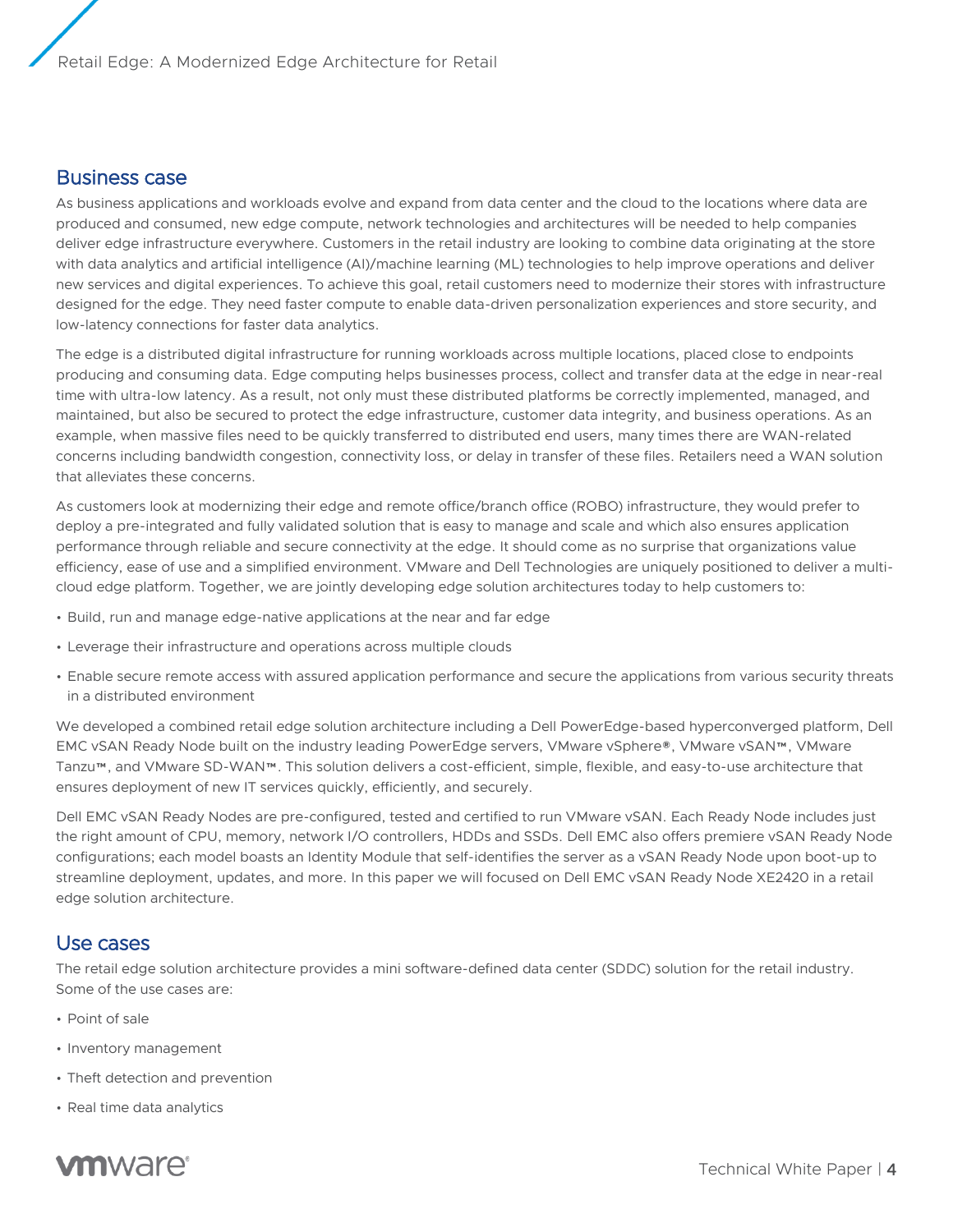- Video analytics and computer vision AI
- Self-service and mobile payment
- Cashier-less shopping



Figure 1: Use cases for the retail edge solution architecture

# Key benefits

- Resilient operations using pre-integrated and validated solution design for retail applications and workloads
- Faster response time deploying standardized infrastructure, that supports both VMs and containers
- Secure and reliable SD-WAN connection to remote sites, assuring application performance through optimized connectivity and PCI compliance
- Cost effective solution architecture that is comprehensive, extensible, and scalable
- A purpose-built Dell EMC vSAN Ready Node built on PowerEdge servers. Reimagined for edge computing with powerful compute and support for multiple accelerators, this compact server has the agility needed for retail edge applications and workloads.
- Integrated lifecycle management from Dell EMC and VMware, so your company can leverage existing VMware skillsets

# Solution components

The retail edge solution architecture includes the following VMware components. The versions of VMware components are described in the [Technical specifications](#page-15-0) section of this document.

# **vm**ware<sup>®</sup>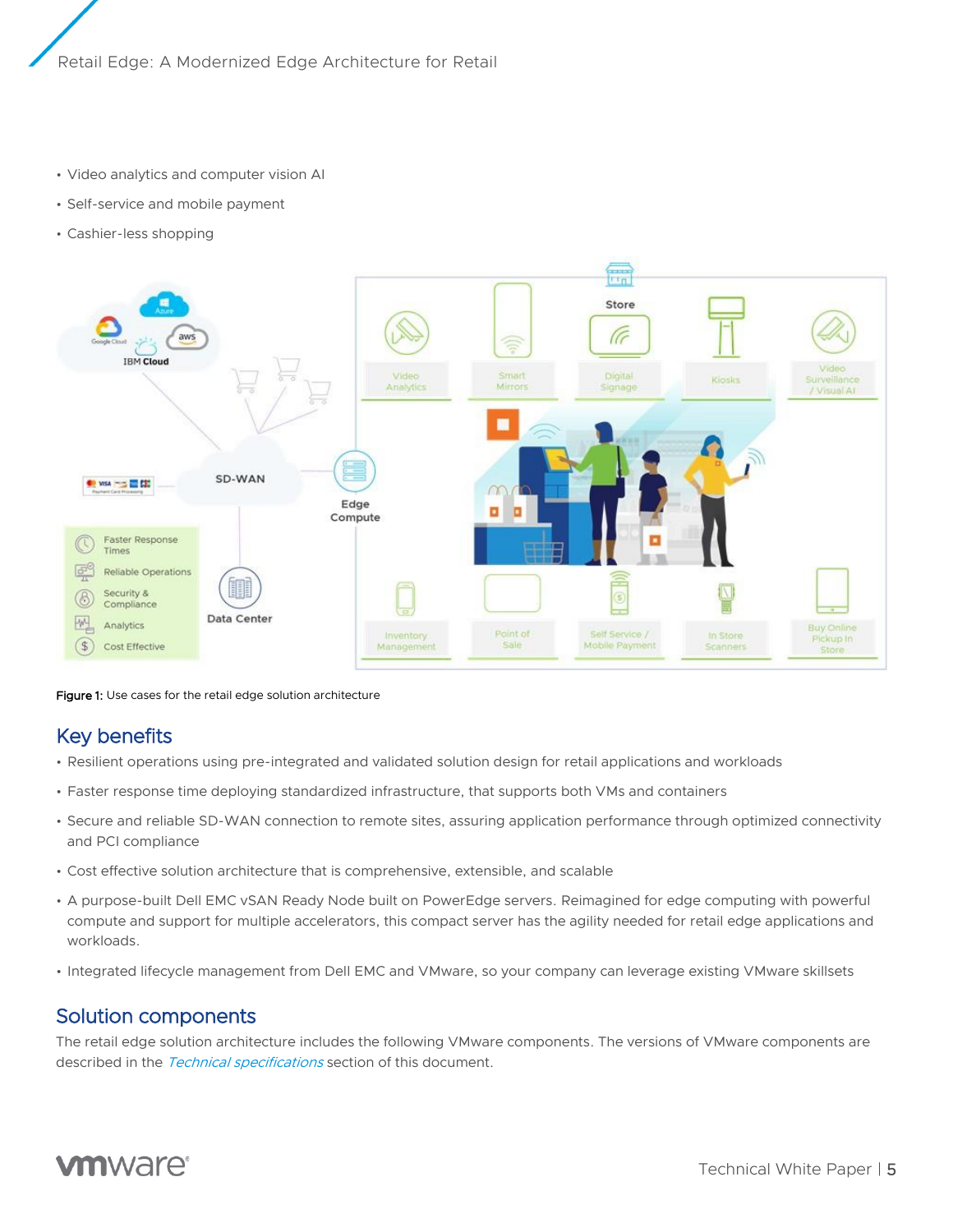#### Solution components

Dell EMC vSAN Ready Node VMware Edge Compute Stack • VMware vCenter Server® Standard • VMware vSphere® Hypervisor (ESXi) Enterprise Plus • VMware vSAN™ Advanced • VMware Tanzu™ Standard VMware SD-WAN

# Dell EMC vSAN Ready Node

Dell EMC PowerEdge servers are designed to provide the highest performance for a diverse set of workloads. PowerEdge servers configured for vSAN (Dell EMC vSAN Ready Nodes) are jointly engineering-validated and certified, which reduces deployment risks, improves storage efficiency, and quickly and easily scales as needed. The Dell EMC vSAN Ready Node portfolio is one of the broadest in the industry, offering 1 to 4 sockets, in 1U/2U rack, tower and modular solutions for data center, cloud and edge workloads. For more detail, download the [Dell EMC vSAN Ready Node solution brief](https://www.delltechnologies.com/asset/en-us/products/servers/briefs-summaries/poweredge-vsan-ready-nodes-solution-brief.pdf).

An example of this portfolio specifically designed for edge computing is Dell EMC vSAN Ready Node XE2420. The XE2420 is a ruggedized dual-socket, 2U, short-depth, front-accessible server that is designed to support demanding edge applications such as streaming retail analytics, manufacturing logistics, 5G cell processing applications, etc. Edge and non-data center environments can place great environmental stresses on the electrical and physical operation of the servers. The XE2420 is purpose-built to operate under extended system operating temperatures from 5° C to 40° C (41° F to 104° F). There is an optional filter built into the bezel that is designed to remove particulate matter. This build is best suited for:

- Demanding applications at the edge
- Retail applications and analytics
- Manufacturing and logistics applications

# VMware Edge Compute Stack

VMware Edge Compute Stack provides a consistent multi-cloud edge platform that enables customers to build, run, manage, connect, and protect their industry-specific edge-native applications at the near and far edge, while leveraging consistent infrastructure and consistent operations across their data centers and cloud. VMware Edge Compute Stack is a purpose-built integrated stack for small scale VM and container compute, with edge HCI and SD-WAN that enables organizations to deploy edge-native applications at the far edge. It comes in three editions: Standard, Advanced, and Enterprise. The solution leverages vSphere, vSAN, and Tanzu Standard (Tanzu Kubernetes Grid and Tanzu Mission Control) and optionally VMware SD-WAN to deliver a platform on which customers can develop and innovate for edge-native applications.

VMware Tanzu Kubernetes Grid, informally known as TKG, is a multi-cloud Kubernetes footprint that you can run both onpremises in vSphere and at the edge. TKG provides a consistent, upstream-compatible implementation of Kubernetes that is tested, signed, and supported by VMware. TKG provisions Kubernetes clusters in a declarative manner that is familiar to Kubernetes operators and developers, and manages the lifecycle of the Kubernetes clusters. In addition, TKG includes signed and supported versions of open-source applications to provide the registry, networking, monitoring, authentication, ingress control, and logging services that a production Kubernetes environment requires. For TKG details, please refer to VMware [Tanzu Kubernetes Grid Documentation](https://docs.vmware.com/en/VMware-Tanzu-Kubernetes-Grid/1.2/vmware-tanzu-kubernetes-grid-12/GUID-index.html).

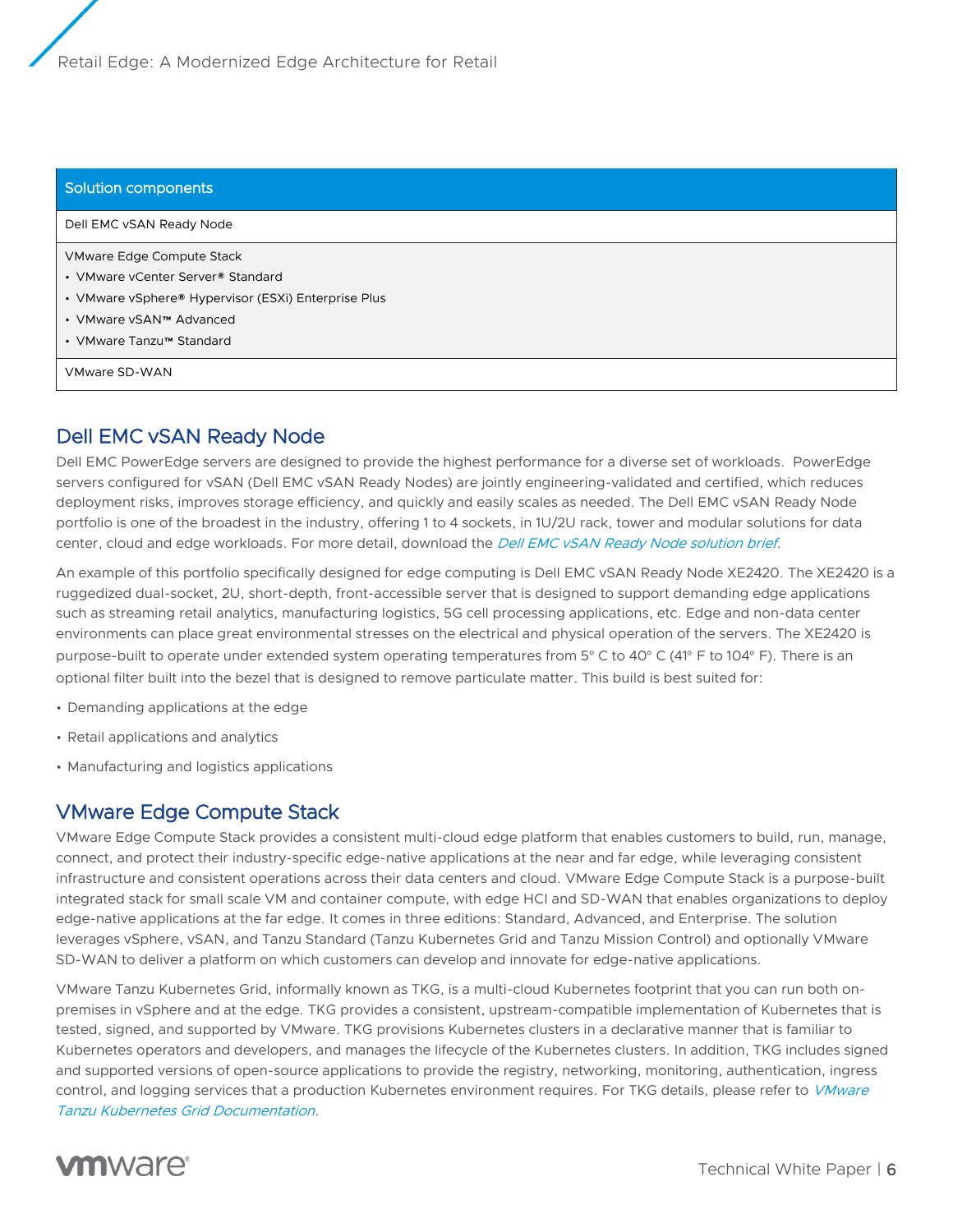# VMware SASE

VMware SASE™ (Secure Access Service Edge) is a cloud-first, cloud-native platform that combines industry-leading SD-WAN capabilities with cloud-delivered security, including cloud web security, zero trust network access, and firewalling. It provides branch, home, and remote users secure, optimized, and reliable access to modern applications deployed in public/private clouds, SaaS, or in the future, the edge.

VMware SD-WAN, part of VMware SASE, optimizes the network to assure application performance with security despite network issues, be it packet loss, bandwidth congestion, latency, or jitter. VMware SD-WAN can deliver this kind of network optimization with one of its differentiating features, Dynamic Multipath Optimization™ (DMPO). By combining application recognition, traffic prioritization, and shaping with the ability to measure network path performance, the solution steers traffic on a packet-by-packet basis to achieve the highest quality of experience for end users.

VMware SD-WAN simplifies operations through a cloud-hosted management platform that centralizes network and security policy creation, distribution, and control. The solution visualizes application delivery performance while employing AIOps to suggest remediation actions for LAN, WAN, or data center devices to streamline troubleshooting.

# Retail edge solution architecture design

The retail edge solution architecture includes Dell EMC vSAN Ready Node XE2420 and VMware SD-WAN to deliver a comprehensive solution that enables a reliable, secure and ensure a higher level of application performance across the data center to edge in remote, distributed locations.



#### Figure 2: Retail edge solution architecture

The retail edge is a 2-node cluster with two directly connected the XE2420 nodes, and a shared VMware vSAN witness host along with a VMware SD-WAN Virtual Edge. The 2-node cluster is deployed at each edge location and managed by VMware vCenter Server from a central data center.

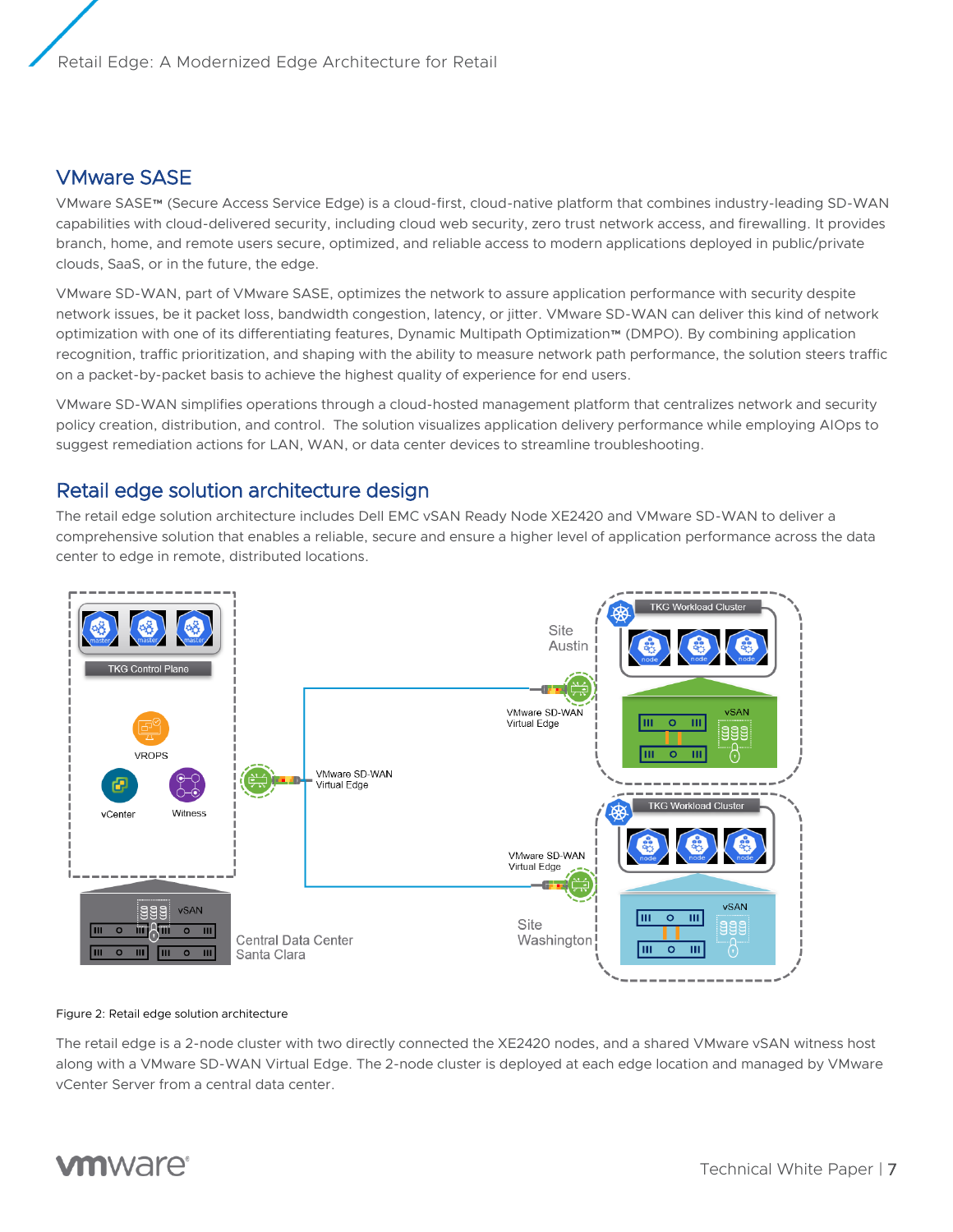This retail edge solution architecture provides hardware in the form of two physical XE2420s to host VMs or containers and has enough resources to place additional virtual appliances such as VMware SD-WAN Edge for a secure tunnel to your edge, to the data center or to the cloud. VMware SD-WAN provides enhancements to an edge deployment that is complementary to the native networking provided by service providers. VMware SD-WAN delivers increased network agility and cost reduction by using a software-defined approach to abstracted network hardware and by transporting characteristics from the applications that are using the data center and edge network.

The following figure shows the three site deployment architecture options of two-node XE2420 infrastructure at the edge with VMware SD-WAN as network connectivity.



#### <span id="page-7-0"></span>Figure 3: Architecture from the central data center to the edge

- In this deployment, the central data center is hosting all management components including DNS, VMware vCenter Server™, vSAN witness appliance, VMware vRealize Operations Manager™ and vRealize Log Insight.
- 2-node retail edge cluster is connected back-to-back with 10 GbE for vSAN and vMotion traffic and hosted at each retail store.
- The central data center and edge clusters are connected via VMware SD-WAN L3 routed network.
- vSAN witness appliance is hosted on the management cluster at central data center and witness traffic is connected with an L3 routed network over VMware SD-WAN.
- Kubernetes control plane nodes are hosted on the management cluster at central data center and worker nodes are hosted on 2 node retail edge cluster for retail applications.
- Dedicated local DHCP server for Kubernetes clusters.

# **vm**ware<sup>®</sup>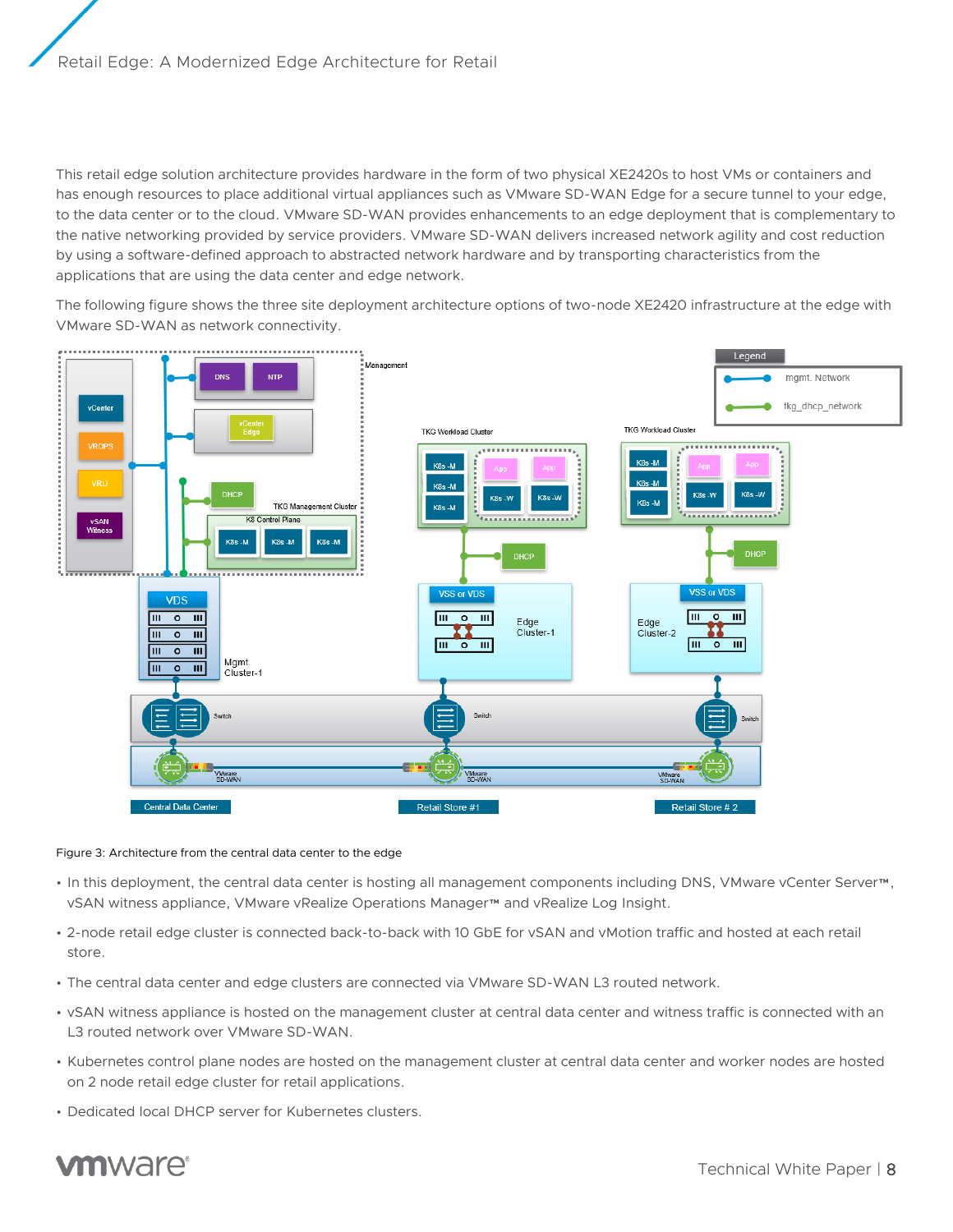- A dedicated edge vCenter is hosted on the management cluster at the central data center and manages all the 2-node retail edge clusters for high availability and reliability. It also provides better management and separation of vCenter roles between management and workloads.
- A dedicated management vCenter is hosted on the management cluster at the central data center for managing all management resources, clusters, and management VMs.

#### Notes:

- 1. vRealize Operations and vRealize Log Insight are optional components.
- 2. If you would like to add more nodes, then you have to add them in groups of two in a cluster. Once you reach three nodes, then you may remove the vSAN witness as third node.

# Virtual infrastructure design

#### vCenter Server Design

The vCenter Server design includes the design for all the vCenter Server instances. For the retail edge, determine the number of instances, their sizes, networking configuration, vSphere cluster layout, redundancy, and security configuration.

Although vCenter Server is deployed at a central data center and manages all the retail edge clusters, it is critical to ensure your vCenter is designed appropriately before you onboard retail edge clusters and your applications.

A vCenter Server deployment can consist of two or more vCenter Server instances according to the scale, number of VMs and continuity requirements for your environment. You must protect the vCenter Server system as it is the central point of management and monitoring. You can protect vCenter Server according to the maximum downtime tolerated. Use the following methods to protect the vCenter Server instances:

- Automated protection using vSphere HA
- Automated protection using vCenter Server HA

| Recommended vCenter Server design                                                                                                                                                 |                                                                                                                                                                                                                                                                                                                                                                                                                                                                                                                                                                                                                                                                                                                                                                                                                       |  |
|-----------------------------------------------------------------------------------------------------------------------------------------------------------------------------------|-----------------------------------------------------------------------------------------------------------------------------------------------------------------------------------------------------------------------------------------------------------------------------------------------------------------------------------------------------------------------------------------------------------------------------------------------------------------------------------------------------------------------------------------------------------------------------------------------------------------------------------------------------------------------------------------------------------------------------------------------------------------------------------------------------------------------|--|
| Design decision                                                                                                                                                                   | Design justification                                                                                                                                                                                                                                                                                                                                                                                                                                                                                                                                                                                                                                                                                                                                                                                                  |  |
| • Deploy two vCenter Server<br>systems<br>• One vCenter Server supports<br>the management workloads.<br>• Another yCenter Server<br>supports the compute<br>workloads at the edge | · Isolates vCenter Server failures to management or compute workloads.<br>• Isolates vCenter Server operations between management and compute workloads.<br>• Supports a scalable vSphere cluster design where you might reuse the management components as<br>more compute workload domains are added.<br>• Simplifies capacity planning for compute workloads because you do not consider management<br>workloads for the Compute y Center Server.<br>• Improves the ability to upgrade the vSphere environment and related components by the separation<br>of maintenance windows.<br>• Supports separation of roles and responsibilities to ensure that only administrators with proper<br>authorization can attend to the management workloads.<br>• Facilitates quicker troubleshooting and problem resolution. |  |
| Protect all vCenter Servers by<br>using vSphere HA                                                                                                                                | Supports the availability objectives for vCenter Server without the required manual intervention during<br>a failure event                                                                                                                                                                                                                                                                                                                                                                                                                                                                                                                                                                                                                                                                                            |  |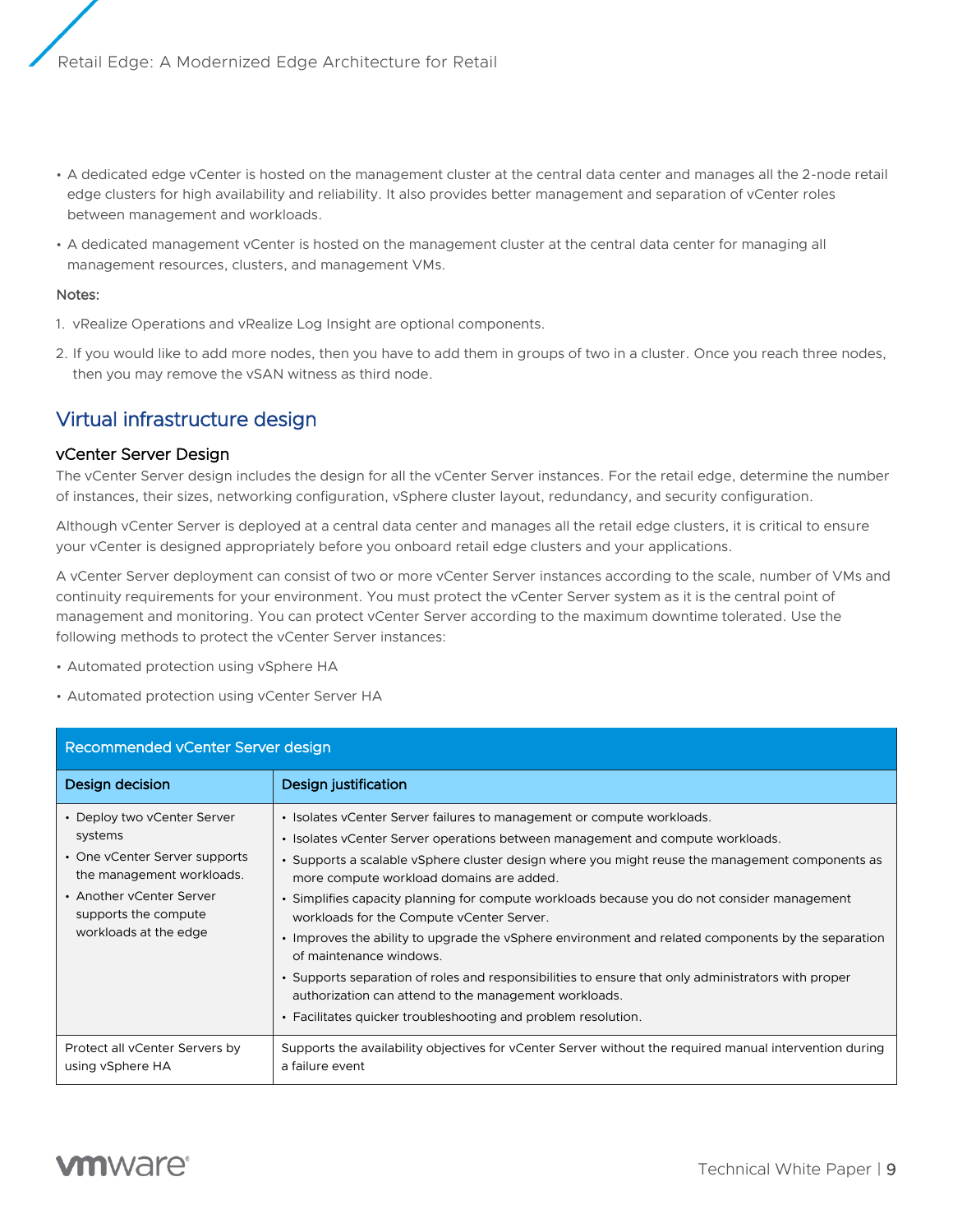#### ESXi host design

Ensure that the physical specifications of the ESXi hosts allow for successful deployment and operation of the retail edge design.

| Recommended ESXi host design                                                                            |                                                                                 |  |
|---------------------------------------------------------------------------------------------------------|---------------------------------------------------------------------------------|--|
| Design decision                                                                                         | Design justification                                                            |  |
| Ensure that all ESXi hosts with XE2420 have a<br>uniform configuration across the retail edge clusters. | Ease of management and maintenance across the cell sites                        |  |
| Set up each ESXI host with a minimum of four                                                            | Ensures full redundancy for the required 2 physical NICs for management         |  |
| physical NICs                                                                                           | Other two physical NICs will be dedicated for 2-node vSAN and vMotion           |  |
| Set up each ESXI host in the cluster with ESXI boot                                                     | vSAN is the primary storage solution for retail edge. Please consider disk size |  |
| drive and vSAN for workloads                                                                            | based on retail workloads.                                                      |  |
| Set up each ESXI host in the retail edge location with                                                  | • A good starting point for most workloads                                      |  |
| a recommended minimum of 192 GB RAM                                                                     | • Allows for ESXi and other management overhead                                 |  |

Note: Please refer to the *[Technical specifications](#page-15-0)* section of this document for the hardware details.

#### vSAN witness design

VMware vSAN 2-node architecture is a perfect solution for organizations that have many small branch offices or retail sites. It is also very beneficial for small businesses and startups who want to avoid the significant up-front costs associated with storage hardware. The shared witness host appliance reduces the amount of physical resources needed at the central data center, resulting in a greater level of savings for а large number of 2-node retail store deployments.

vSAN data traffic requires a low-latency, high-bandwidth link. Witness traffic can use a high-latency, low-bandwidth and routable link. To separate data traffic from witness traffic, you can configure a dedicated VMkernel network adapter for vSAN witness traffic as shown in the network design section in this document.

Note: Minimum network connectivity requirements for the witness virtual appliance are:

- 1.5 Mbps bandwidth connectivity
- 500 milliseconds latency RTT

#### Local vSAN witness design

An alternate vSAN witness design allows for the witness VM to be deployed locally at the same location as the vSAN cluster. This design uses a Dell VEP appliance for SD-WAN and witness VMs.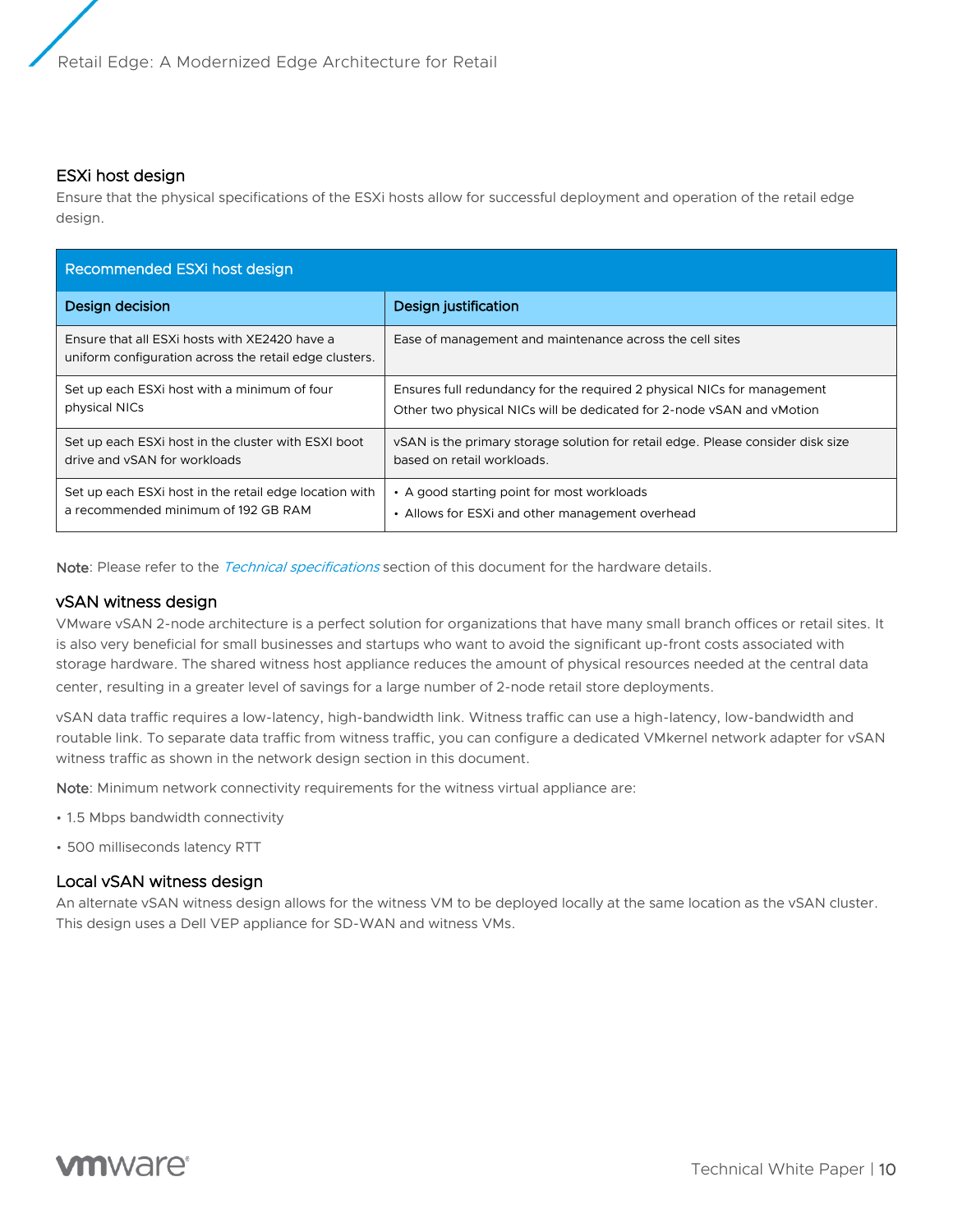

#### Figure 4: Local vSAN witness design

For a more detailed overview of this design, please refer to [PowerEdge XE2420 2-Node vSAN Edge-Ready HCI](https://www.delltechnologies.com/asset/he-il/products/servers/industry-market/wp-xe2420-vsan-edge.pdf) white paper.

#### Platform scaling

Retail stores at edge locations scale depending on the resource and availability requirements of applications.

One single shared witness can be shared across a maximum of 64 2-node clusters, supporting up to 64,000 components, and requires at least 6 CPUs and 32 GB memory allocation for the witness.

When designing the retail edge solution architecture for scale, please review the VMware maximum supported configurations for your scaling requirement.

Some of the supported configurations of VMware maximums are:

| Supported configurations of VMware maximums |                      |  |
|---------------------------------------------|----------------------|--|
| <b>Type</b>                                 | Maximum              |  |
| Hosts per vCenter                           | 2500                 |  |
| VDS per vCenter                             | 128                  |  |
| Hosts per VDS                               | 2000                 |  |
| 1 x vSAN witness (shared)                   | 64 x 2-node clusters |  |

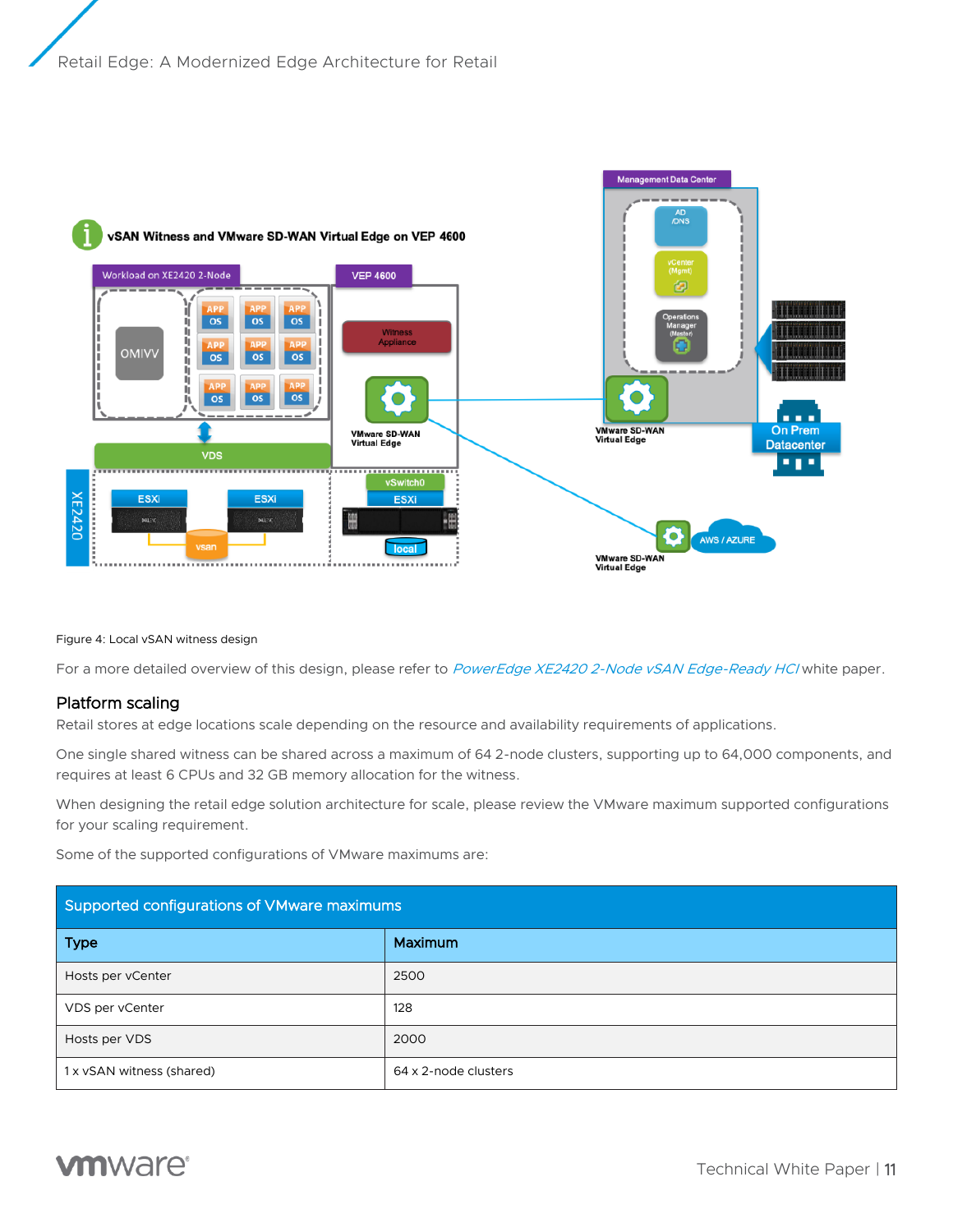Below is a high-level example of scaling requirements based on VMware maximums. Please discuss with your VMware account representative before you consider the scale and sizing of your environment.

| High-level example of scaling requirements based on VMware maximums |                                                                                                                                       |  |
|---------------------------------------------------------------------|---------------------------------------------------------------------------------------------------------------------------------------|--|
| Number of sites                                                     | You need                                                                                                                              |  |
| 1,000 retail edge sites                                             | 1 x Management vCenter<br>1 x Edge vCenter<br>16 x vSAN witness appliance<br>** Each witness appliance can support 64 2-node clusters |  |
| 2,000 retail edge sites                                             | 1 x Management vCenter<br>1 x Edge vCenter<br>32 x vSAN witness appliance                                                             |  |

#### vSphere Lifecycle Manager

vSphere Lifecycle Manager (vLCM) manages software and firmware lifecycles of the ESXi hosts in a cluster with a single image. vSphere Lifecycle Manager images are a new functionality that provides a simplified and unified workflow for patching and upgrade of ESXi hosts. You can also use vSphere Lifecycle Manager images for bootstrapping purposes and firmware updates.

An image defines the exact software stack to run on all ESXi hosts in a cluster. When you set up an image, you select an ESXi version and a vendor add-on from the vSphere Lifecycle Manager depot. If no ESXi base images and vendor add-ons are available in the vSphere Lifecycle Manager depot, you must populate the depot with software updates by synchronizing the depot or uploading updates to the depot manually.

vSphere Lifecycle Manager remediates hosts that are part of a vSAN cluster sequentially. The reason is that by design only one host from a vSAN cluster can be in a maintenance mode at any time.

For edge locations, instead of accessing the vSphere Lifecycle Manager depot in vCenter Server, clusters in retail edge deployments can download data from a depot that is local for them. You can configure vSphere Lifecycle Manager to use local depots for any cluster that uses images. A retail edge cluster has limited or no access to the Internet or limited connectivity to vCenter Server. As a result, clusters in retail edge deployments might have limited access to the vSphere Lifecycle Manager depot during the compliance check, remediation pre-check, and remediation operations. With vSphere Lifecycle Manager images, you can use a local depot for Retail Edge clusters and configure vSphere Lifecycle Manager to use the local depot during the compliance check, remediation pre-check, and the remediation tasks. The local depot overrides the vSphere Lifecycle Manager depot. Using local depots with ROBO clusters saves time and network bandwidth.

For each cluster that you manage with a single image, you can add and use multiple local depots instead of the default vSphere Lifecycle Manager depot. You can also delete the depot overrides that you configure. If depot overrides are not active for a cluster, the cluster uses the general vSphere Lifecycle Manager depot in vCenter Server.

Prerequisites:

- Set up an online depot to which the cluster can connect.
- Export an offline bundle with components from a vSphere Lifecycle Manager image and import the offline bundle to the target local depot.
- Verify that you have the proper privileges. See vSphere Lifecycle Manager Privileges for Using Images.

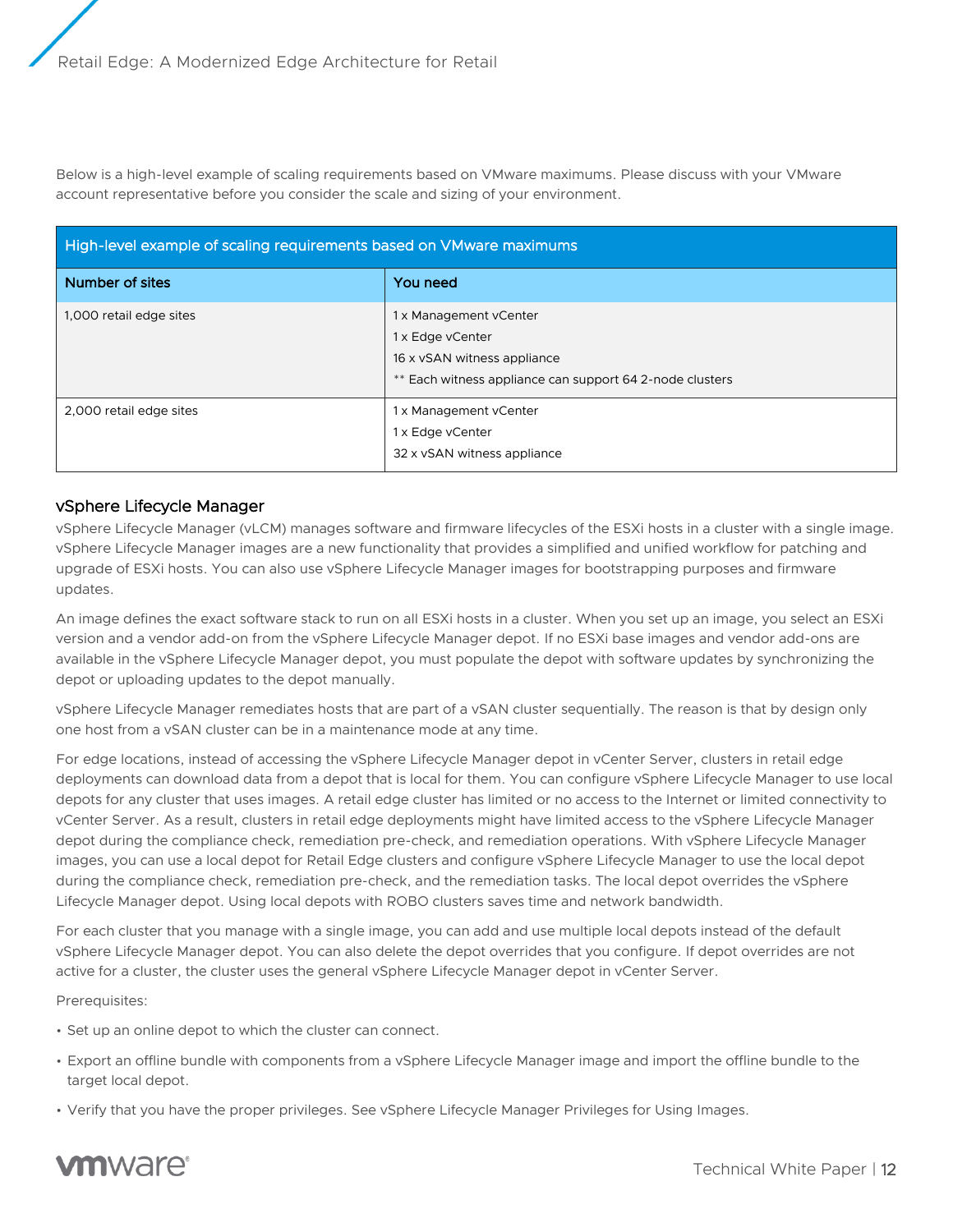Retail Edge: A Modernized Edge Architecture for Retail

For more details, please refer to the vSphere [Managing Host and Cluster Lifecycle](https://docs.vmware.com/en/VMware-vSphere/7.0/vsphere-esxi-vcenter-server-70-vsphere-lifecycle-manager.pdf) documentation.

#### OpenManage integration for VMware vCenter

Dell EMC OpenManage gives customers system management capabilities and tools to assist in full lifecycle management and inventory control of a fleet of PowerEdge servers. OpenManage provides capabilities in monitoring, catalogs and change management, APIs, and ecosystem integrations and connections. The foundation of OpenManage industry leading portfolio is integrated Dell EMC Remote Access Controller (iDRAC).

OpenManage Integration with VMware vCenter (OMIVV) is the Dell EMC PowerEdge server administration tool that manages directly within VMware vCenter environment. OMIVV provides:

- Physical and virtual, monitoring and alerts views in one place
- Firmware updates managed from within vCenter
- Expedited server deployment

vLCM and OMIVV together simplify firmware and software management and accelerate hypervisor and firmware updates from hours to minutes for customers.

For more details, please visit [OpenManage Integrations and Connections](https://www.dellemc.com/en-us/solutions/openmanage/integrations-and-connections.htm) and refer to Principled Technologies Study, August [2020](https://www.principledtechnologies.com/Dell/vSphere-7.0-update-compatibility-check-0820-v3.pdf).

# Network design

The following figure shows the network design of a central data center and edge site with 2-node XE2420, vSAN witness and VMware SD-WAN.



Figure 5: Retail edge network connectivity diagram

In the figure above, the configuration is as follows:

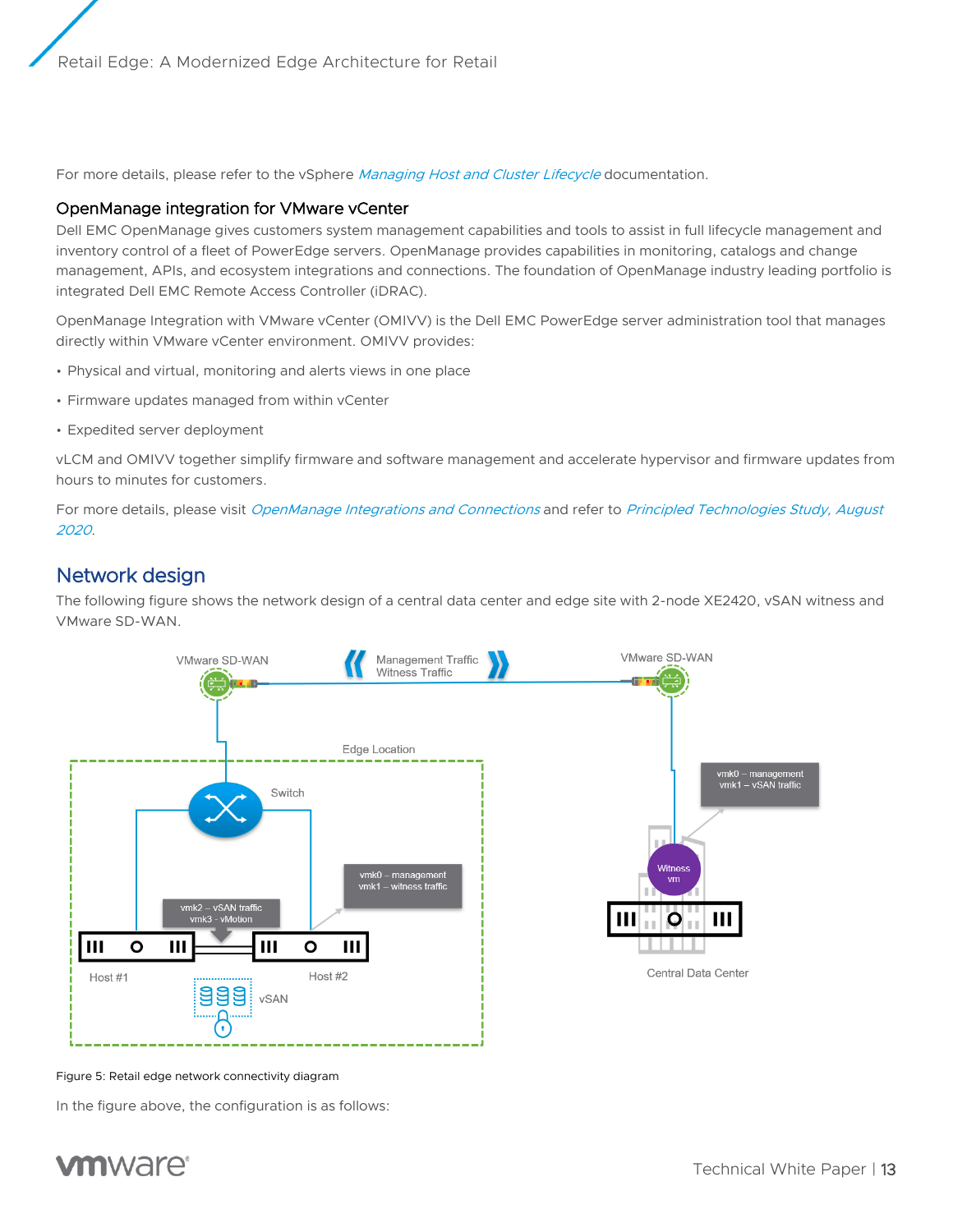| Retail edge cluster: Host #1 and Host #2 |                                 |  |
|------------------------------------------|---------------------------------|--|
| <b>VMkernel network</b>                  | <b>Traffic type</b>             |  |
| <b>vmkO</b>                              | Tagged for management traffic   |  |
| vmk1                                     | Tagged for witness traffic (**) |  |
| vmk <sub>2</sub>                         | Tagged for vSAN traffic         |  |
| vmk3                                     | Tagged for vMotion traffic      |  |

Note: (\*\*) This must be done using esxcli vsan network ip add -i vmk1 -T=witness on each host.

| vSAN witness appliance  |                               |  |
|-------------------------|-------------------------------|--|
| <b>VMkernel network</b> | Traffic type                  |  |
| <b>vmk0</b>             | Tagged for management traffic |  |
| vmk1                    | Tagged for vSAN traffic       |  |

The figure below describes in detail how each physical NIC is mapped to each virtual switch in the ESXi host and each VMkernel network.



Figure:6 Physical NIC and virtual switch mapping

- vSwitch0 is mapped to pNIC1 and pNIC2 and vmk0 and vmk1 is configured with vSwitch0
- vSwitch1 is mapped to pNIC3 and pNIC4 and vmk2 and vmk3 is configured with vSwitch1

# **vm**ware<sup>®</sup>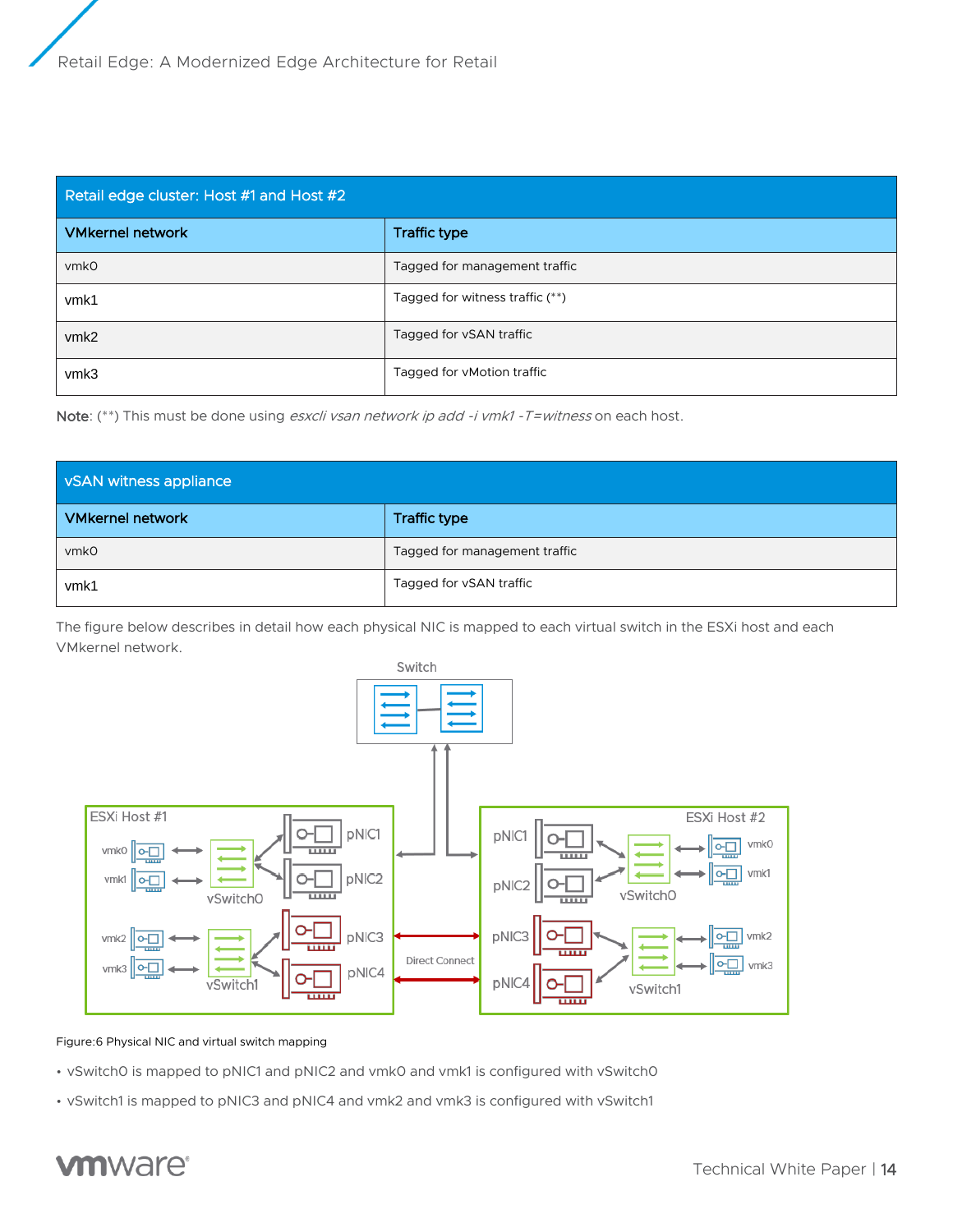- pNIC1 and pNIC2 is connected to upstream management switch
- pNIC3 and pNIC4 is directly connected to each host in the cluster

Note: You have a choice to configure VMware Distributed Switch for this, however VDS can support only 128 sites per vCenter.

Determine the number of networks or VLANs that are required, depending on the type of traffic that includes the vSphere operational traffic and traffic that supports the organization's services and applications.

For retail edge we have used dedicated VLAN for the following:

- Management
- Uplink
- Virtual machine

For VMware vSAN witness, the following additional VLAN and VM port groups are configured on 2-node cluster:

• Witness

# Tanzu Kubernetes grid design

The Tanzu Kubernetes clusters are deployed in the Edge vCenter.

Retail edge application consumes resources from the edge vCenter. Resource pools provide guaranteed resource availability to workloads. Resource pools are elastic; more resources can be added as its capacity grows. Each Kubernetes cluster can be mapped to a vSphere resource pool.

In a retail edge design with a central data enter and edge sites, Kubernetes control plane node can be placed on a vSphere cluster at central data center and worker nodes can be placed on a vSphere edge cluster at the edge to support application workloads. vSphere cluster and vSphere host can be managed by edge vCenter which is hosted in the central data center. Please see the figure *[Architecture from the central data center to the edge](#page-7-0)* in this document for the architecture.

The following table describes design decisions that will need to be made when implementing Tanzu Kubernetes clusters.

| <b>Implementing Tanzu Kubernetes clusters</b>                                         |                                                              |  |
|---------------------------------------------------------------------------------------|--------------------------------------------------------------|--|
| Design decision                                                                       | Design justification                                         |  |
| Map the Tanzu Kubernetes clusters to the vSphere Resource Pool in the<br>edge vCenter | Enables resource guarantee and resource isolation            |  |
| • Create dedicated DHCP IP subnet pools for the Tanzu Kubernetes cluster              | • Simplifies the IP address assignment to Kubernetes         |  |
| management network                                                                    | clusters                                                     |  |
| • Dedicate a static IP for Kubernetes endpoint API                                    | • Exclude a block of IP addresses from the DHCP pool for     |  |
| • After the cluster is deployed, create a DHCP reservation for each node              | static IP addresses to assign to the Kube-VIP address of     |  |
| deployed in the TKG cluster so that the IP addresses do not change.                   | each cluster                                                 |  |
| Place the Kubernetes cluster management network on a virtual network,                 | vSAN is the primary storage solution for retail edge. Please |  |
| which is routable to the management network for vSphere                               | ensure size of disk is considered based on retail workloads. |  |
| Set up each ESXI host in the retail edge location with a recommended                  | • Provides connectivity to the vSphere infrastructure        |  |
| minimum of 192 GB RAM                                                                 | • Simplifies network design and reduces network complexity   |  |

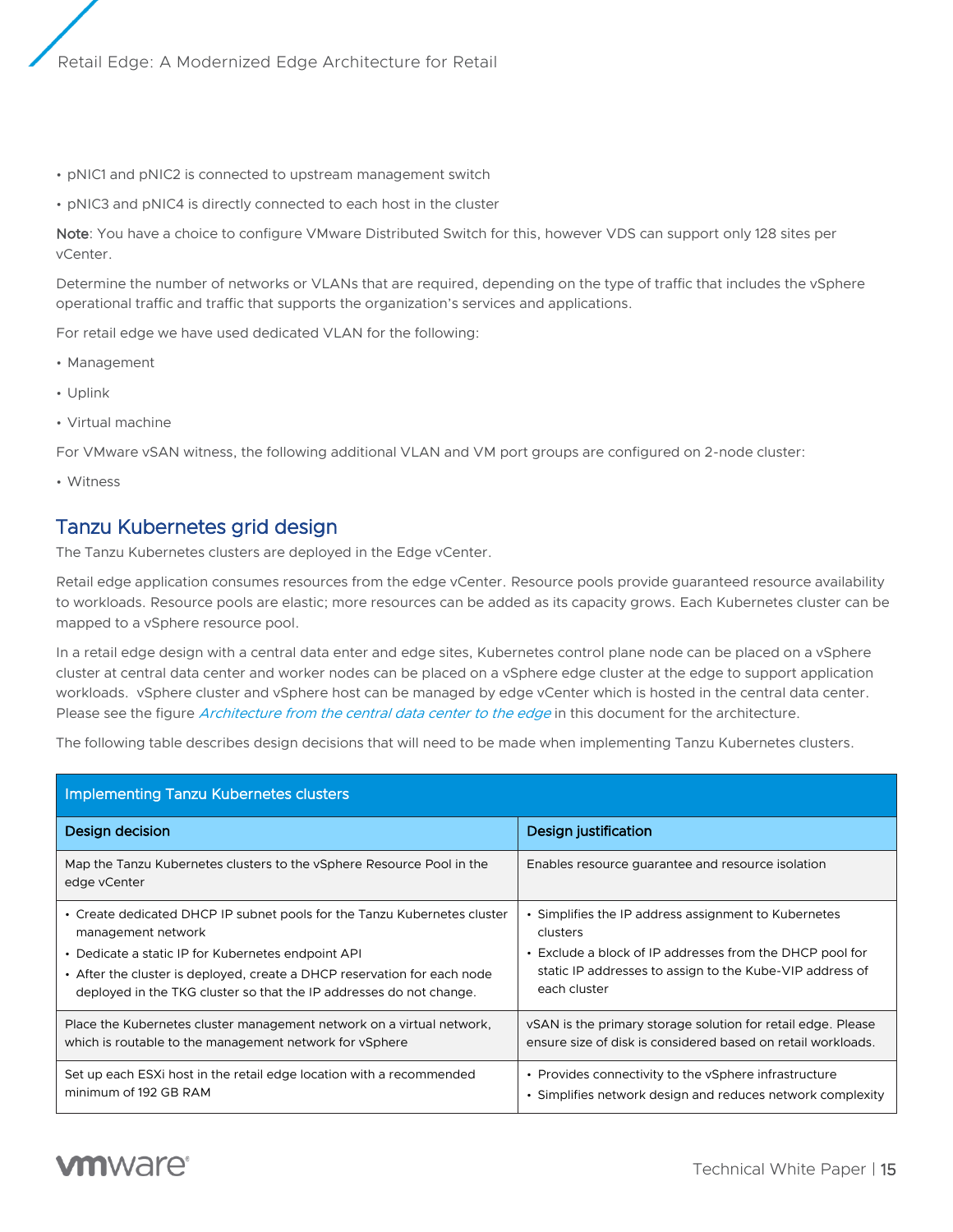Note: TKG does not use Kube-VIP as a load balance for workloads in workload clusters. Kube-VIP is used solely for the cluster's API server. For an application ingress, you can consider deploying Contour within each edge cluster. Contour is an open-source ingress controller, primarily backed by VMware. Using an ingress controller, you can limit the number of external network routes to each cluster, then manage traffic using standard Kubernetes configurations within to route requests to the correct application. Please refer to [VMware Tanzu Kubernetes Grid Document](https://docs.vmware.com/en/VMware-Tanzu-Kubernetes-Grid/1.3/vmware-tanzu-kubernetes-grid-13/GUID-extensions-ingress-contour.html) and [Contour Reference Architecture](https://tanzu.vmware.com/developer/guides/kubernetes/service-routing-contour-refarch/) for more information.

You can also propagate the OVA images for cluster deployment, which includes deploying the Kubernetes node OS template and HA proxy template to each edge location by using Harbor replication to propagate all the TKG extensions and required container images (e.g., CSI, CNI, etc.) to the edge sites. That way, clusters can be created in limited network bandwidth and latency.

Please engage your VMware Tanzu sales solution architect to implement the above design principles.

# <span id="page-15-0"></span>Technical specifications

#### Hardware

The following table shows the technical specifications of this solution validation.

| Hardware technical specifications                                                                                                                                     |                |  |
|-----------------------------------------------------------------------------------------------------------------------------------------------------------------------|----------------|--|
| Specification                                                                                                                                                         | Quantity       |  |
| Dell EMC vSAN Ready Node XE2420<br>Intel(R) Xeon(R) Silver 4216 CPU @ 2.10 GHz, 16<br>core, 1 socket<br>256 GB RAM<br>2 x 900 GB capacity HDD<br>1 x 400 GB cache HDD | $\overline{2}$ |  |
| VMware SD-WAN                                                                                                                                                         |                |  |
| 10 GbE network switch                                                                                                                                                 |                |  |

#### Notes:

- 1. For this solution validation, we have used VMware virtual SD-WAN solution. However, it is recommended to use a dedicated VMware SD-WAN appliance for each store for network reliability and resiliency.
- 2. You have the option to use any managed 10 GbE network switch for your environment.

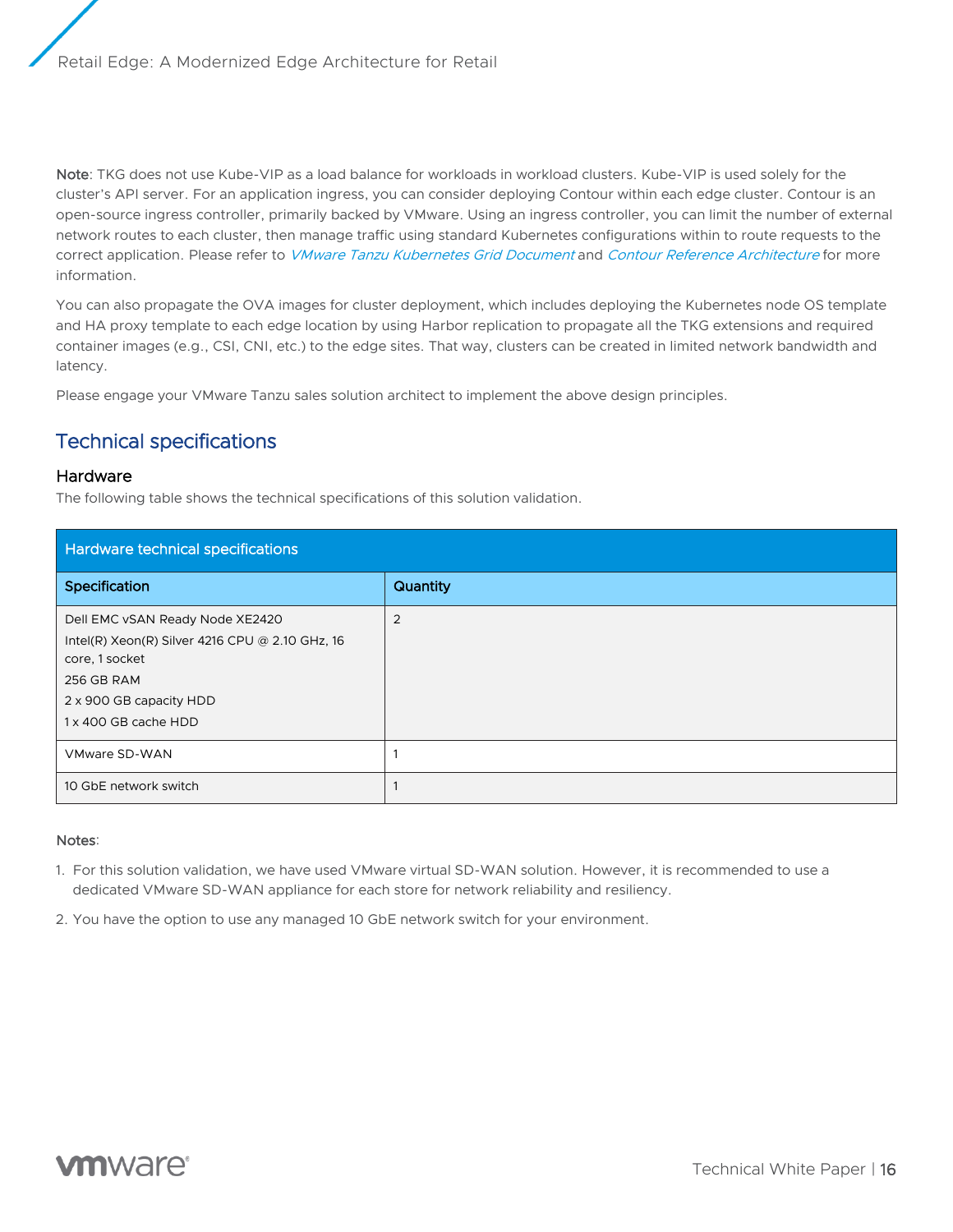### **Software**

The following table shows the minimum software version requirements for the retail edge 2-node cluster.

| <b>Hardware technical specifications</b> |         |              |  |
|------------------------------------------|---------|--------------|--|
| Components                               | Version | <b>Build</b> |  |
| ESXi                                     | 7.0U2a  | 17867351     |  |
| vCenter                                  | 7.0U2a  | 17920168     |  |
| <b>VSAN Witness Appliance</b>            | 7.0U2   | 17630552     |  |
| VMware SD-WAN Virtual Edge               | 3.3.2   | N/A          |  |
| <b>Tanzu Kubernetes Grid</b>             | 1.3.1   | N/A          |  |

# **Conclusion**

This solution architecture describes a recommended configuration of Dell EMC vSAN Ready Node and VMware vSAN witness architecture and deployment in a retail edge location with an option for secure and reliable connectivity to their edge network using VMware SD-WAN. This continues to provide consistent experience of ease of deployment and management. It enables an efficient centralized management with reduced hardware and software costs, while meeting the needs of environments with limited space, budget, and IT personnel constraints.

# Additional Resources/References

- [vSAN 2-node Guide](https://storagehub.vmware.com/t/vsan-2-node-guide/)
- [VMware Tanzu at the Edge Solution Architecture](https://tanzu.vmware.com/content/blog/vmware-tanzu-at-the-edge-solution-architecture-for-robo-topology)

### Author

Shree Das is a Technologist in the VMware OCTO business unit. Responsible for architecture and design of various customer reference architecture solutions. Shree's focus is on the VMware Cloud, Software-Defined Data Center, Hyperconverged Platform, Edge Computing, and other emerging technologies such as HPC and AI/ML.

# Acknowledgements

The author would like to thank Muneyb Minhazuddin, Marilyn Basanta, Shefali Chinni, Jerry Haskins, Damian Karlson, Raymond Ruan, Anthony Dukes, Mike Monthei, Marco Nicosia, Kevin Willey, Christopher Laffey, Max Fishman, Linka Biaggi, William Leslie, and Inigo Olcoz for their inputs, review and feedback to make this project successful.